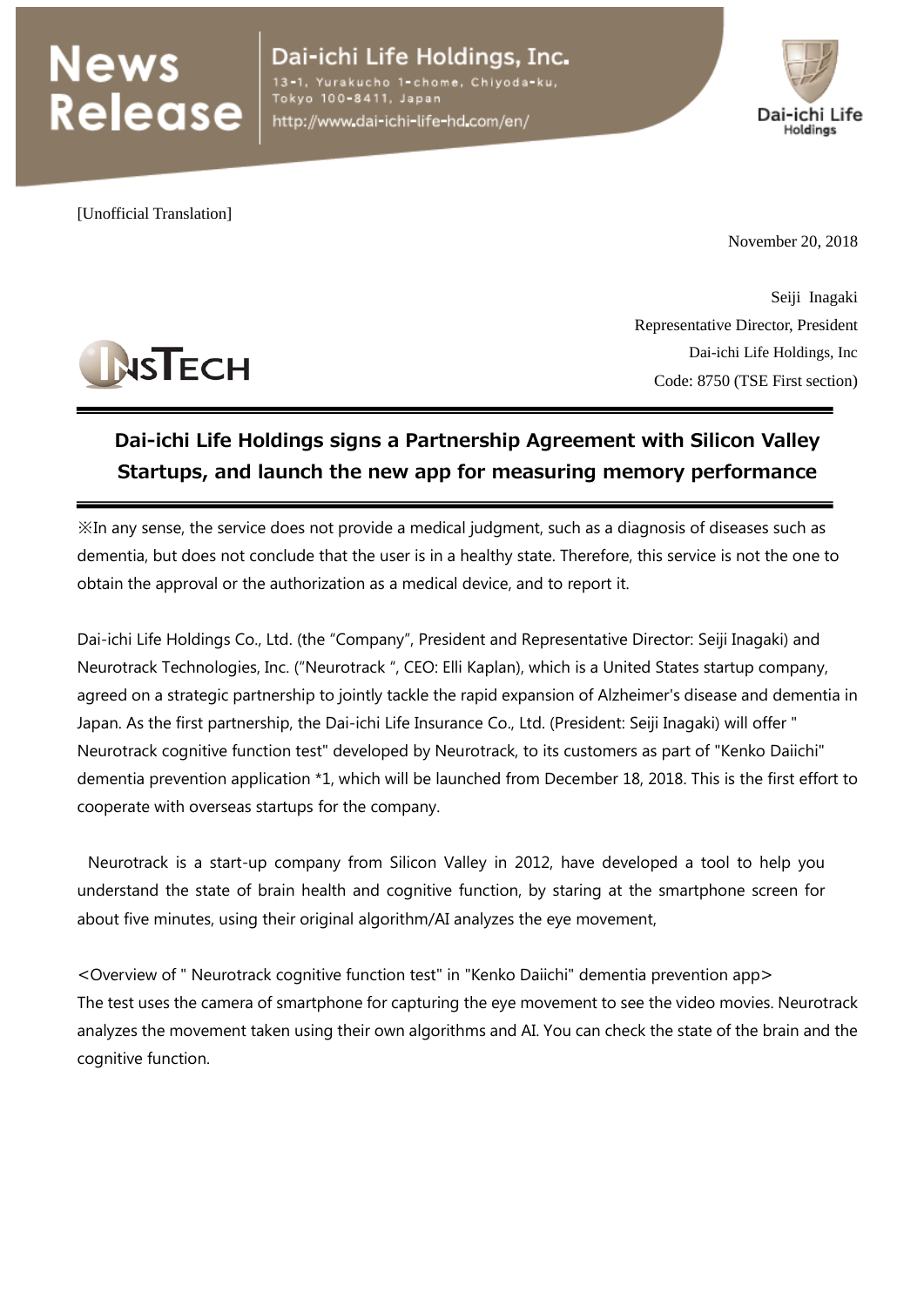

This test technology is based on over 30 years of research by Dr. Stuart Zola at Emory University, and it is not necessary to vulnerable people's hands like other dementia tests. On the other hand, it is said that the results of the test are very high correlated with the test results of MOCA \*2 and Hasegawa \*3, which are used in medical field. It has already been offered as a private insurance target in the United States, and Neurotrack have more than 100,000 users worldwide. Neurotrack is under the supervision of Dr. Meer Millet belt of Karolinska Institute \* 4

"Neurotrack cognitive function test", which is provided on the "Kenko Daiichi" dementia prevention application, is localized services provided in United States for the Japanese.

<Overview of the "Kenko Daiichi" dementia prevention app and Neurotrack cognitive function test> In Instech, Company form an eco-system \* 5 to provide the best possible service to our customers, and collect and analyze information on cutting-edge technologies from startups, venture capitalists, and advanced technology companies in a timely manner. In this "Kenko Daiichi" dementia prevention application, "Neurotrack cognitive function test", we developed service development by partnering with companies of various industries and business categories that were concentrated on the theme of "Prevention of dementia for customers". As a collaborative model, this ecosystem is intended to be shared and deployed with group companies both in Japan and overseas. In addition, we will continue to consider the provision of a lifestyle improvement program to improve cognitive skills and prevent dementia progression.